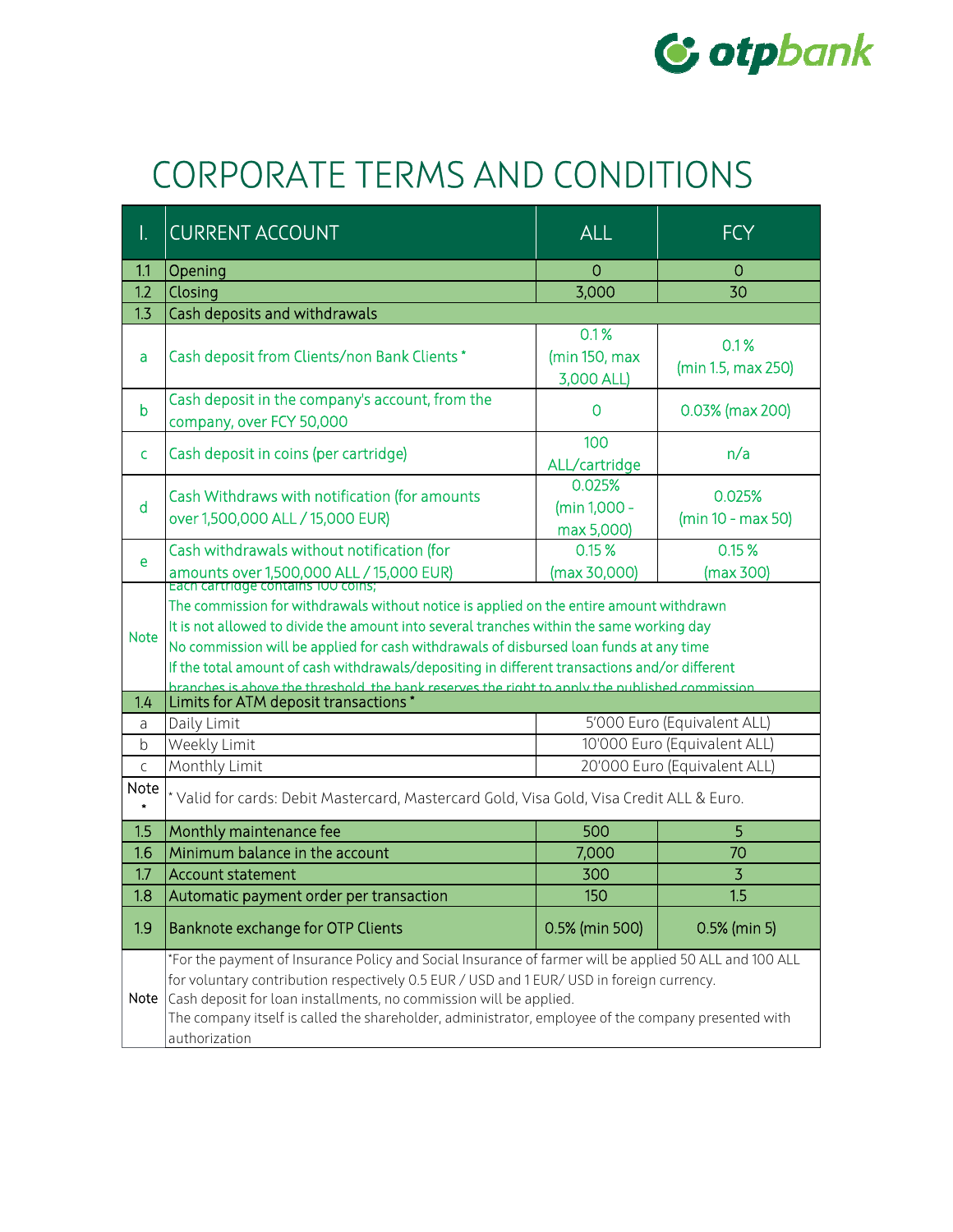

| Π.           | <b>SAVINGS AND TERM DEPOSIT</b>                                                                                  | <b>ALL</b> | <b>FCY</b> |
|--------------|------------------------------------------------------------------------------------------------------------------|------------|------------|
| 2.1          | Minimum for opening                                                                                              |            |            |
| a            | Term Deposit                                                                                                     | 50,000     | 500        |
| b            | <b>Elastic Deposits</b>                                                                                          | 30,000     | 300        |
| $\mathsf{C}$ | Elastic Deposits closure                                                                                         | 1,500      | 15         |
| 2.2          | Maintenance fee (yearly commission)                                                                              |            |            |
| a            | Term Deposit                                                                                                     |            |            |
| b            | <b>Elastic Deposits</b>                                                                                          |            |            |
| Note         | If the client will close the Term Deposit before the maturity date, the interest rate of the deposit will be the |            |            |
|              | same with the current account interest rate                                                                      |            |            |

| $\mathbf{III}$ | PAPER PAYMENTS                          | <b>ALL</b>                                                                                    | <b>FCY</b>                                                                                           |
|----------------|-----------------------------------------|-----------------------------------------------------------------------------------------------|------------------------------------------------------------------------------------------------------|
| 3.1            | <b>OUTGOING TRANSFER</b>                |                                                                                               |                                                                                                      |
| a              | <b>National Transfers Within OTP</b>    | 20                                                                                            | 0.2                                                                                                  |
| $a-1$          | In the other banks                      | 500 ALL (for<br>payments up to<br>1,499,999) 1,500<br>ALL (for<br>payments over<br>1,500,000) | <b>NE EUR 0.2% (min 6</b><br>max 50)<br>OTHER FCY (USD, GBP,<br>CAD, CHF 0.25%<br>(min 15 - max 200) |
| $a-2$          | Payments within the Value Date          | 2500                                                                                          | <b>EUR 30</b><br>Other FCY (USD, GBP,<br>CAD, CHF) 0.03%<br>(min 50 - max 200)                       |
| $a-3$          | SWIFT commission                        | N/A                                                                                           | EUR 0<br>Other FCY (USD, GBP,<br><b>CAD, CHF) 10</b>                                                 |
| $\mathsf{b}$   | International                           |                                                                                               |                                                                                                      |
| $b-1$          | <b>Transfer Commission</b>              | N/A                                                                                           | 0.25%<br>(min 15 - max 200)                                                                          |
| $\mathsf{C}$   | <b>Common Commissions</b>               |                                                                                               |                                                                                                      |
| $c-1$          | Payments within the Value Date          | N/A                                                                                           | 0.03%<br>(min 50 - 200)                                                                              |
| $c-2$          | Comm. for IBAN missing (when mandatory) | N/A                                                                                           | 10                                                                                                   |
| $c-3$          | SWIFT commission                        | N/A                                                                                           | 10                                                                                                   |
| $C-4$          | Annulations/ Modification               | 3,000                                                                                         | 30                                                                                                   |
| $c-5$          | Investigation                           | 5,000                                                                                         | 50                                                                                                   |
| $c-6$          | <b>Transit Transfer</b>                 | N/A                                                                                           | 0.1%<br>(min 10 - max 50)                                                                            |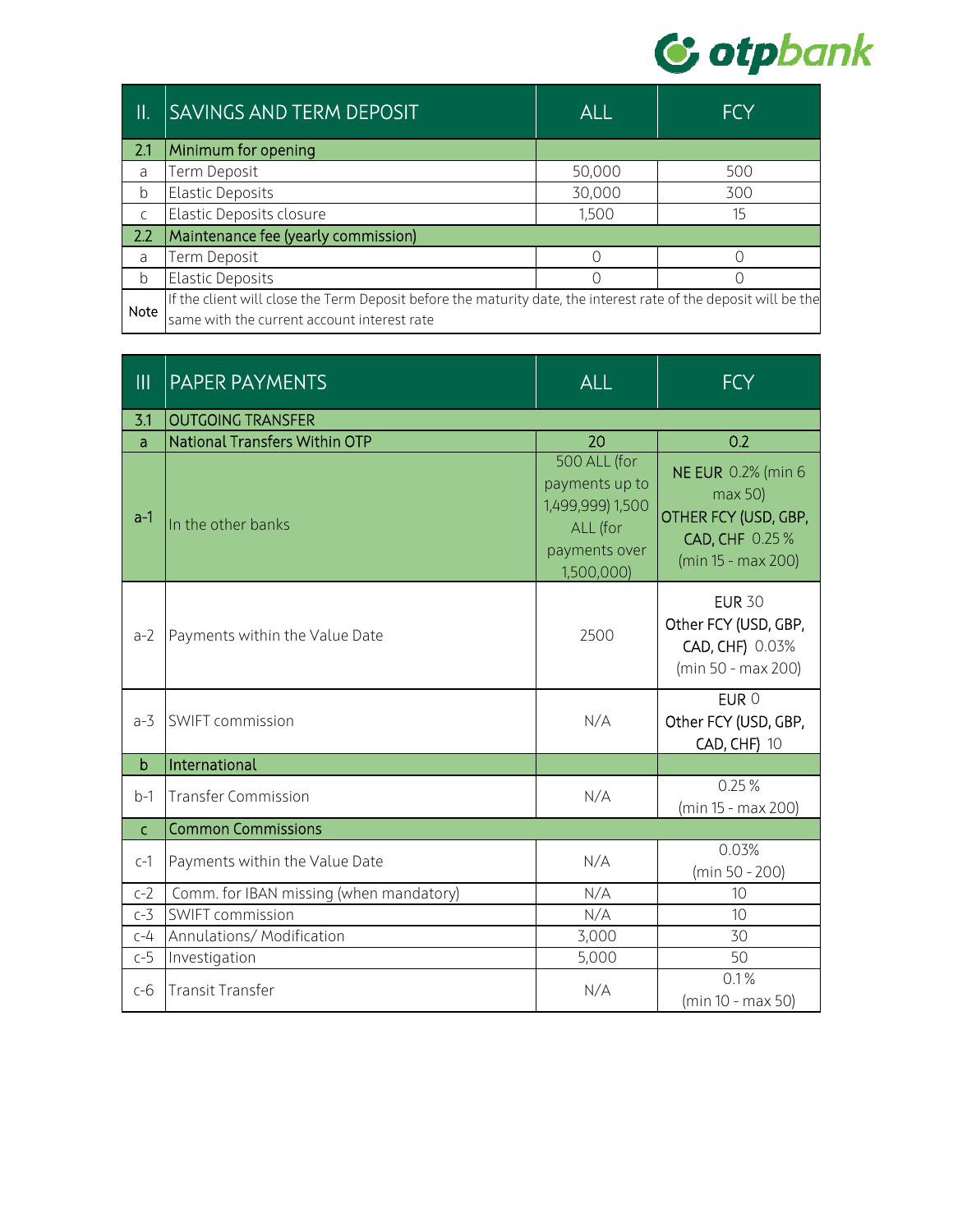

| Note<br>3.2 | When the commissions are "OUR", we have to add the correspondent bank expenses. For the payments in<br>GBP and in CHF the commission<br>"OUR" will be the equivalent of 25 GBP / CHF according to the currency of the transfer.<br>We have not included the commission of the other banks that have to be paid by the client<br>In case of Urgent payments the commission is for the Debit interest of the Current Account for non<br>authorized Overdraft currency.<br><b>INCOMING TRANSFER</b> |          |                                                                      |  |
|-------------|--------------------------------------------------------------------------------------------------------------------------------------------------------------------------------------------------------------------------------------------------------------------------------------------------------------------------------------------------------------------------------------------------------------------------------------------------------------------------------------------------|----------|----------------------------------------------------------------------|--|
| a           | National Transfer                                                                                                                                                                                                                                                                                                                                                                                                                                                                                |          |                                                                      |  |
| $a-1$       | <b>OTP Clients</b>                                                                                                                                                                                                                                                                                                                                                                                                                                                                               | $\Omega$ | EUR 0<br>OTHER FCY (USD,<br>GBP, CAD, CHF) 0.15%<br>(min 7 - max 70) |  |
| $a-2$       | Transfer Return commission                                                                                                                                                                                                                                                                                                                                                                                                                                                                       | 2,000    | 15                                                                   |  |
| $a-3$       | Investigation commission for incoming<br>transfers with discrepancy                                                                                                                                                                                                                                                                                                                                                                                                                              | 500      | 5                                                                    |  |
| $\mathbf b$ | <b>International Transfer</b>                                                                                                                                                                                                                                                                                                                                                                                                                                                                    |          |                                                                      |  |
| $b-1$       | <b>OTP Clients</b>                                                                                                                                                                                                                                                                                                                                                                                                                                                                               | N/A      | 0.15%<br>(min 7 - max 70)                                            |  |
| $b-2$       | Transfer Return commission                                                                                                                                                                                                                                                                                                                                                                                                                                                                       | N/A      | 20                                                                   |  |
| $b-3$       | Investigation commission for incoming<br>transfers with discrepancy                                                                                                                                                                                                                                                                                                                                                                                                                              | 1000     | 10                                                                   |  |

| IV.          | PAYMENTS THROUGH ONLINE BANKING  | <b>ALL</b> | <b>FCY</b>                                                                        |
|--------------|----------------------------------|------------|-----------------------------------------------------------------------------------|
| a            | National within OTP              | $\Omega$   | $\Omega$                                                                          |
| $\mathsf{b}$ | National in other banks          |            |                                                                                   |
| $b-1$        | Transfers 0 - 20,000 ALL         | $\Omega$   | <b>EUR 0.1%</b>                                                                   |
| $b-2$        | Transfers 20,001 - 1,499,999 ALL | 250        | (min 3 max 25)<br>OTHER FCY(USD, GBP,                                             |
| $b-3$        | Transfers over 1'500'000 ALL     | 750        | CAD, CHF)<br>0.15%                                                                |
| $b-4$        | Payments within the Value Date   | 2,500      | <b>EUR 30</b><br>Other FCY (USD, GBP,<br>CAD, CHF)<br>0.03%<br>(min 50 - max 200) |
| $b-5$        | Swift commission                 | N/A        | EUR 0<br>Other FCY (USD, GBP,<br>CAD, CHF) 7                                      |
| $\mathsf{C}$ | international                    | N/A        | 0.15%<br>(min 10 - max 130)                                                       |
| $c-1$        | Payments within the Value Date   | N/A        | <b>EUR 30</b><br>Other FCY (USD, GBP,<br>CAD, CHF)<br>0.03%<br>(min 50 - max 200) |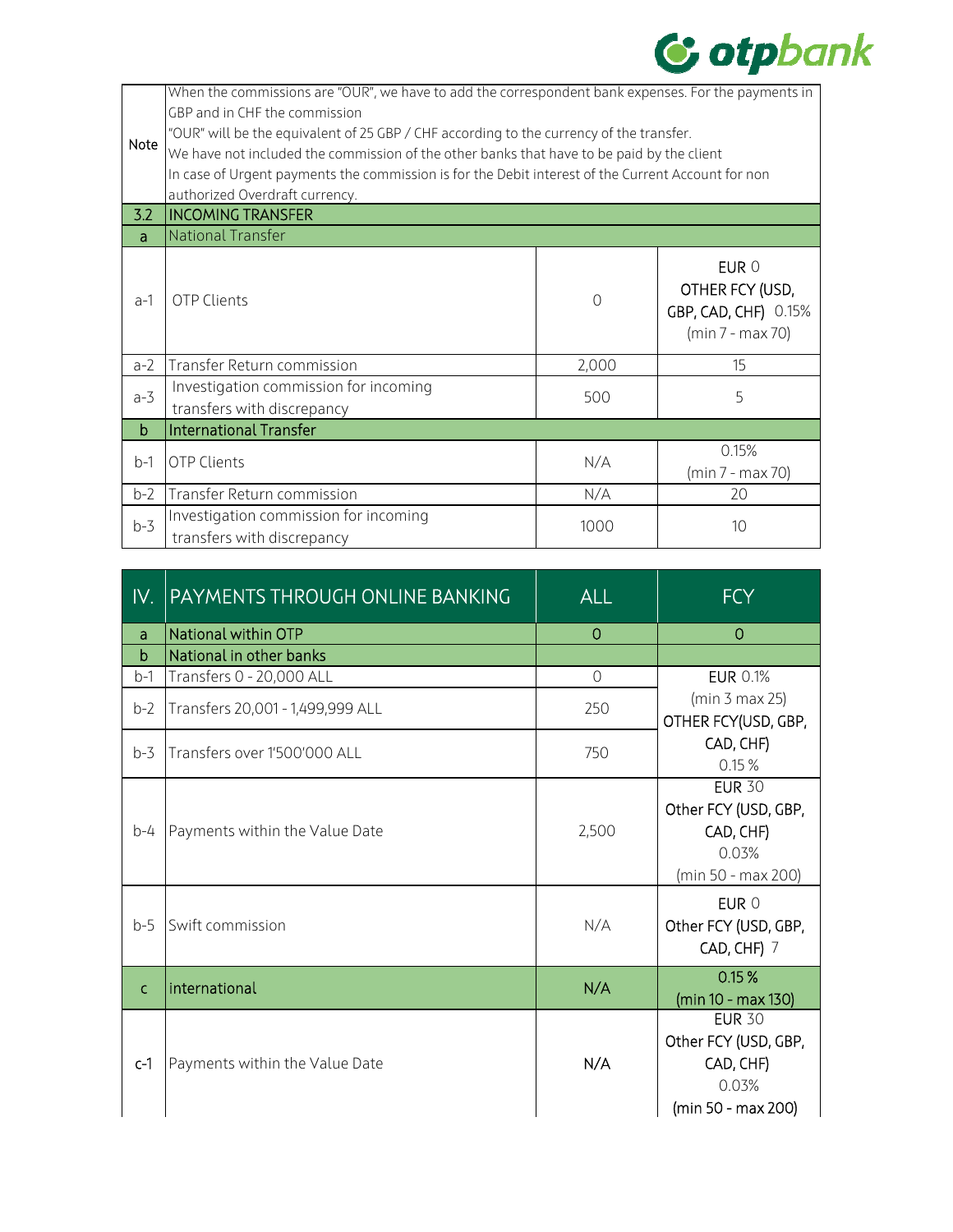

|  | c-2 ISwift commission | N. |  |
|--|-----------------------|----|--|
|--|-----------------------|----|--|

| V            | <b>CREDIT FACILITY LINE COMMISSIONS</b>                         | <b>ALL</b> | <b>FCY</b> |
|--------------|-----------------------------------------------------------------|------------|------------|
| a            | <b>Administration Fee</b>                                       |            |            |
| $a-1$        | - Secured with Time Deposits / Treasury Bills *                 |            | 0.10%      |
| $a-2$        | - Secured with Bank Guarantee **                                |            | 0.20%      |
| $a-3$        | - Secured with Other Collateral                                 | 1.00%      |            |
| b            | <b>Risk Fee</b>                                                 |            |            |
| $b-1$        | - Secured with Time Deposits / Treasury Bills *                 | $0.3%$ p.q |            |
| $b-2$        | - Secured with Bank Guarantee**                                 | $0.3%$ p.q |            |
| $b-3$        | - Secured with Other Collateral                                 | $0.7%$ p.q |            |
| $\mathsf{C}$ | <b>Commitment Fee</b>                                           |            |            |
| $c-1$        | - Secured with Time Deposits / Treasury Bills *                 | 0.00%      |            |
| $c-2$        | - Secured with Bank Guarantee **                                | 0.00%      |            |
| $c-3$        | - Secured with Other Collateral                                 | 1.00% p.a  |            |
|              | * If cash is free in C/A than none of the above will be applied |            |            |
| <b>Note</b>  | ** Upon Bank's Discretion                                       |            |            |

| VI           | <b>LETTER OF CREDIT</b>                       | <b>ALL</b> | <b>FCY</b>                |
|--------------|-----------------------------------------------|------------|---------------------------|
| 6.1          | Import                                        |            |                           |
| a            | Preadvice                                     |            | $\overline{O}$            |
| b            | Issuing Letter of Credit                      |            | 0.20% (min 200 EUR)       |
| $\mathsf{C}$ | Payment at sight                              |            | 0.20%<br>(min 50 EUR)     |
| d            | Deferred payment                              |            | 0.15%<br>(min 50 EUR)     |
| e            | Amendment                                     |            | <b>50 EUR</b>             |
| $\mathsf{f}$ | <b>Examination of Docs</b>                    |            | 0.10%<br>(min 100 EUR)    |
| g            | Cancelation                                   |            | <b>50 EUR</b>             |
| h            | SWIFT fee                                     |            | <b>10 EUR</b>             |
| j.           | Discrepancies of documents                    |            | <b>50 EUR</b>             |
| 6.2          | Export                                        |            |                           |
| a            | Advising Letter of Credit                     |            | 0.20% (min 200 EUR)       |
| b            | <b>Confirmation Comm</b>                      |            | Subject to<br>arrangement |
| $\mathsf C$  | Examination of documents and payment          |            | 0.10%<br>(min 100 EUR)    |
| d            | Amendment                                     |            | <b>50 EUR</b>             |
| е            | <b>Handling Docs</b>                          |            | <b>50 EUR</b>             |
| $\mathsf f$  | Cancelation                                   |            | <b>50 EUR</b>             |
| g            | <b>SWIFT-I Commission</b>                     |            | <b>10 EUR</b>             |
| h            | Advising the Letter of Credit to another bank |            | 0.1% (min 100 EUR)        |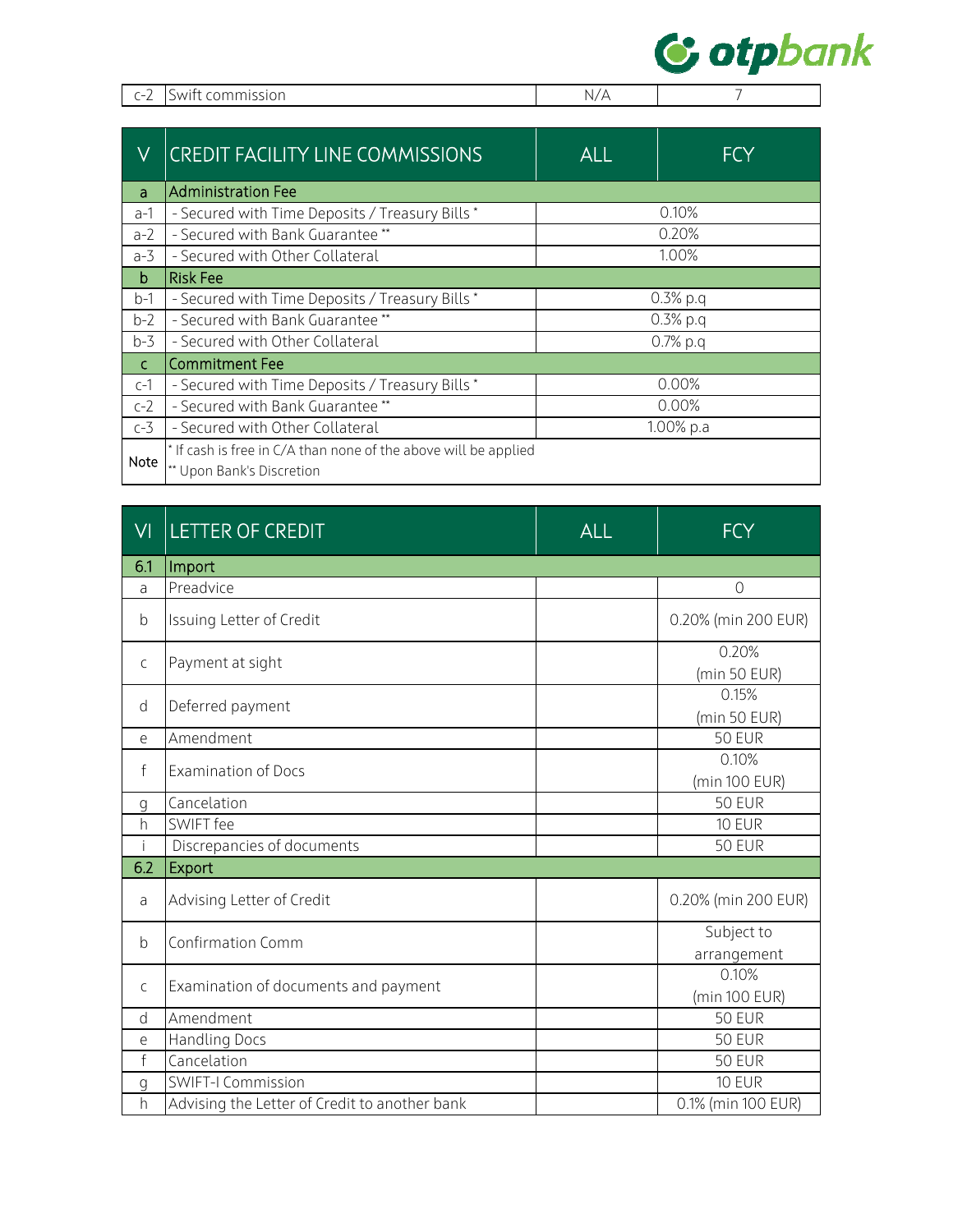

Note These commissions don't include the Mail Comm

| $\overline{\overline{\text{V}}\text{II}}$ | <b>BANK GUARANTEE</b>                                                | ALL              | <b>FCY</b>             |
|-------------------------------------------|----------------------------------------------------------------------|------------------|------------------------|
| a                                         | Under full cash coverage in ALL*                                     |                  |                        |
| $a-1$                                     | Standard text                                                        | 3,000            | 30 EUR                 |
| $a-2$                                     | Non-Standard text                                                    | 6,000            | 60 EUR                 |
| $a-3$                                     | Amendament                                                           | 2,000            | <b>70 EUR</b>          |
|                                           |                                                                      | 0.40%            | 0.25%                  |
| $a-4$                                     | Payment for claims                                                   | (min 2,000 - max | (min 50 - max 500      |
|                                           |                                                                      | 20,000)          | EUR)                   |
| $a-5$                                     | BG Line fee*                                                         | 0.2% (min ALL    | 0.2% (min EUR 70)      |
|                                           |                                                                      | 7,000)           |                        |
| $a-6$                                     | <b>SWIFT</b>                                                         | n/a              | <b>10 EUR</b>          |
| $\mathsf b$                               | Under guarantee Line                                                 |                  |                        |
| b-1                                       | Standard text                                                        |                  | <b>30 EUR</b>          |
| $b-2$                                     | Non-Standard text                                                    |                  | 60 EUR                 |
| $b-3$                                     | Amendament                                                           |                  | <b>70 EUR</b>          |
| b-4                                       | Payment for claims                                                   | 0.25%            |                        |
| $b-5$                                     | <b>SWIFT</b>                                                         |                  | <b>10 EUR</b>          |
| C                                         | Guarantee from other bank                                            |                  |                        |
| $c-1$                                     | Advising without committemen                                         | <b>150 EUR</b>   |                        |
| $c-2$                                     | Amendament                                                           |                  | <b>10 EUR</b>          |
| $c-3$                                     | Payment for claimst                                                  |                  | 0.25%                  |
|                                           |                                                                      |                  | (min 50 - max 500 EUR) |
| c-4                                       | <b>SWIFT</b>                                                         | n/a              | <b>10 EUR</b>          |
| $\sf d$                                   | Under counter guarantee from other bank                              |                  |                        |
| $d-1$                                     | <b>Issuing Fee</b>                                                   |                  | $0.10 %$ p.q           |
|                                           |                                                                      |                  | (min. 150 EUR)         |
| $d-2$                                     | Commitment Fee                                                       |                  | 0.40% p.q              |
|                                           |                                                                      |                  | (m. 100 EUR)           |
| $d-3$                                     | Amendament                                                           |                  | <b>50 EUR</b>          |
|                                           |                                                                      |                  | 0.25%                  |
| $d-4$                                     | Payment for claims                                                   |                  | (min 50 - max 500      |
|                                           |                                                                      |                  | EUR)                   |
| $d-5$                                     | <b>SWIFT</b>                                                         |                  | <b>10 EUR</b>          |
|                                           | The Mail commissions are not included.                               |                  |                        |
| Note                                      | The quarterly commissions are taken at the beginning of the quarter. |                  |                        |
|                                           | *BG line is applicable only for funds blocked in current account     |                  |                        |

|      | VIII DOCUMENTARY COLLECTION | ALI | <b>FCY</b>            |
|------|-----------------------------|-----|-----------------------|
| -8.1 | <b>Export Document</b>      |     |                       |
|      |                             |     | 0.15%                 |
| a    | Document Delivery           |     | (min 50 EUR - max 200 |
|      |                             |     | EUR)                  |
|      | Payment Commission          |     | 0.30% (min 50 EUR)    |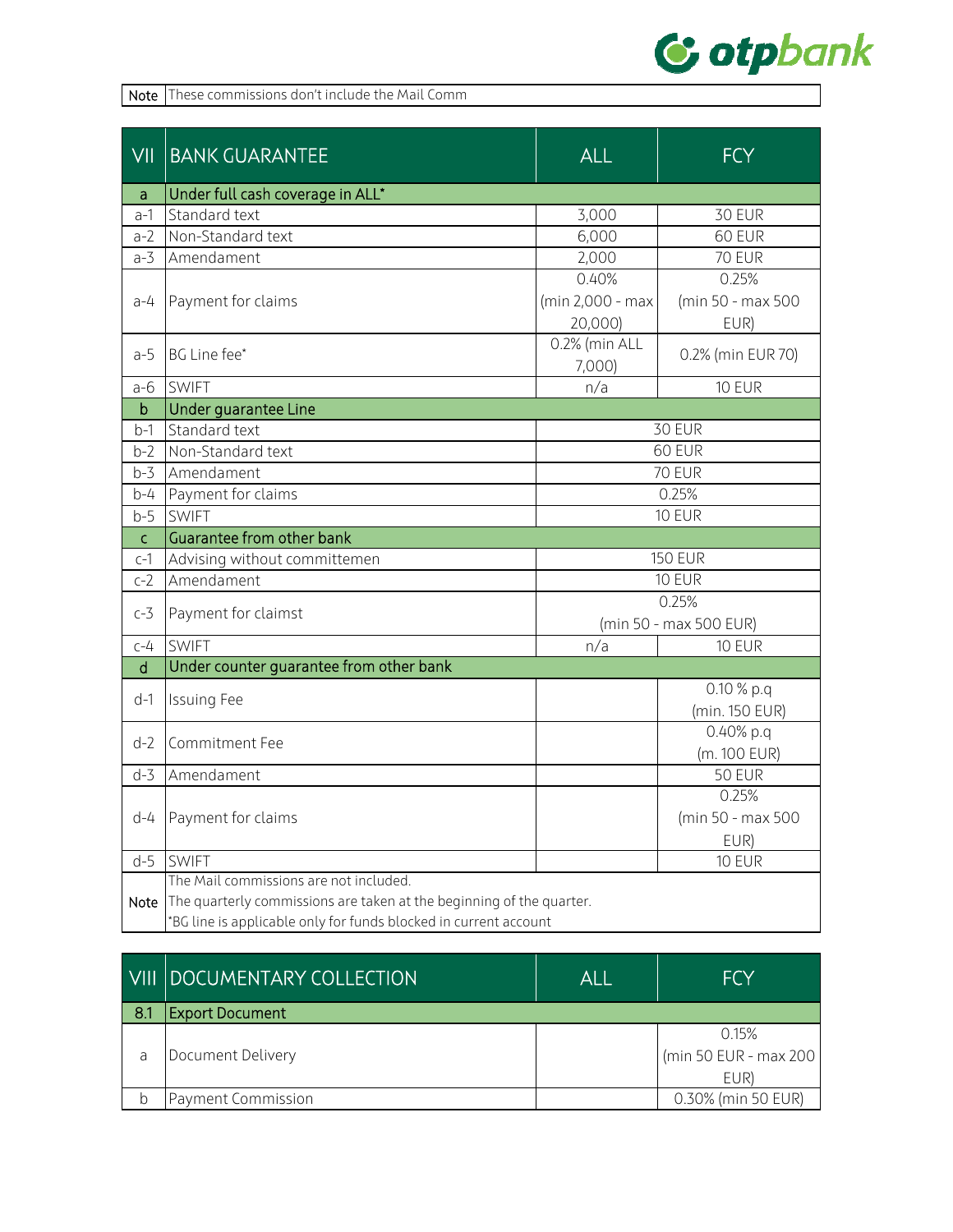

| C    | <b>SWIFT</b>                                                                   |  | <b>10 EUR</b>         |
|------|--------------------------------------------------------------------------------|--|-----------------------|
| 8.2  | <b>Import Documents</b>                                                        |  |                       |
|      |                                                                                |  | 0.30%                 |
| a    | Notification                                                                   |  | (min 50 EUR - max 500 |
|      |                                                                                |  | EUR)                  |
|      |                                                                                |  | 0.25%                 |
| b    | Payment at sight                                                               |  | (min 50 EUR - max 500 |
|      |                                                                                |  | EUR)                  |
|      | Payment against acceptence                                                     |  | 0.20%                 |
| C    |                                                                                |  | (min 50 EUR - max 500 |
|      |                                                                                |  | EUR)                  |
| d    | Cancelation                                                                    |  | <b>50 EUR</b>         |
|      | Delivery of document from Trade Finance (free of                               |  | <b>150 EUR</b>        |
| e    | payment)                                                                       |  |                       |
| f    | <b>SWIFT</b>                                                                   |  | <b>10 EUR</b>         |
| Note | Mail service commissions and correspondent banks commissions are not included. |  |                       |

| IX.  DROP BOX SERVICE             | ALI   |     |
|-----------------------------------|-------|-----|
| 9.1 Subscription Fee (yearly fee) | 7,000 | N/A |

|    | X LAUTOMATIC MAIL SERVICE                      | ALL | <b>FCY</b> |
|----|------------------------------------------------|-----|------------|
| 10 | Daily account statement (monthly applicable    | 300 |            |
| 10 | Monthly account statement (monthly applicable) | 300 |            |
| 10 | SWIFT message delivery (yearly fee)            | N/A | 10 FUR     |

| XI           | <b>FEES &amp; COMMISSIONS LOANS</b>        | <b>ALL</b> | <b>FCY</b>          |
|--------------|--------------------------------------------|------------|---------------------|
| 11           | <b>Administration Fees</b>                 |            |                     |
| a            | Overdrafts (Cash Collateral)               | $1\%$      | 1%                  |
| b            | Fixed Assets (Cash Collateral)             | 1%         | 1%                  |
| $\mathsf{C}$ | Mortgate                                   | $1\%$      | $1\%$               |
| d            | Other                                      | $1\%$      | $1\%$               |
| e            | Leasing                                    | 1.25%      | 1.25%               |
| 11           | Penalties for overdue Loans                |            | Loan interest + 20% |
| 11           | Early payment of loan fee                  |            | 3%                  |
| 11           | Commission in case of change of collateral | 50,000     | 500                 |
| 12           | Renewal of Credit Line-Administration fee  | 0.50%      |                     |
| 12           | Commitment fees                            | 1.50%      | 1.20%               |
|              |                                            |            |                     |

|  | XII CARDS COMMISSIONS | <b>AL</b> |  |
|--|-----------------------|-----------|--|
|--|-----------------------|-----------|--|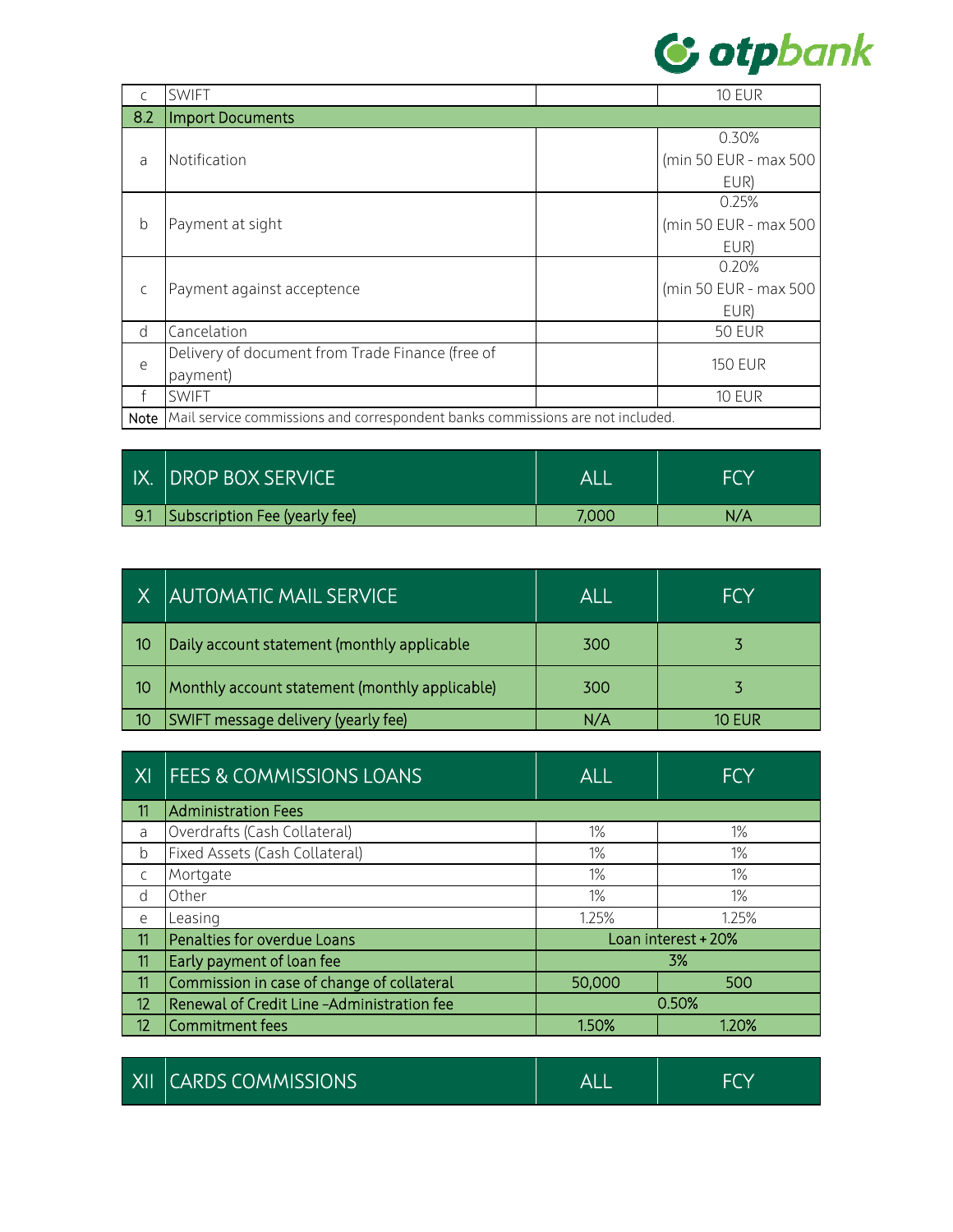

| 12             | <b>Business MasterCard</b>                                   |                |          |
|----------------|--------------------------------------------------------------|----------------|----------|
| a              | Initial member fee for the first card                        | 1,000          |          |
| $\mathsf b$    | Monthly fee for the first card                               | 300            |          |
| $\mathsf{C}$   | Initial member fee per additional card over the first<br>one | 500            |          |
| d              | Monthly fee per additional card over the first one           | 150            |          |
| е              | New Card and PIN with client request                         | 700            | -        |
| $\mathsf{f}$   | Card annulations                                             | $\overline{O}$ |          |
| 12             | Common Commissions other then abovea                         |                |          |
| a              | National Cash advance (outside OTP)                          | 2%             |          |
| b              | International Cash Advance                                   | 3%             |          |
| $\mathsf{C}$   | Cash withdraw OTP ATM-s                                      | $\overline{O}$ |          |
| d              | National Cash withdraw Other ATM-s                           | 3%             |          |
| e              | International Cash withdraw ATM                              | 3.0%           |          |
| f              | Balance inquiry through OTP ATM                              | N/A            |          |
| g              | National POS purchase                                        | 0.00%          |          |
| h              | Interational POS purchase                                    | 2.50%          |          |
|                | Internet purchase                                            | 2.50%          |          |
|                | PIN change in OTP ATM-s                                      | $\circ$        |          |
| $\mathsf k$    | PIN change in other bank's ATM-s                             | $\overline{O}$ |          |
|                | Balance inquiry in OTP ATM-s                                 | $\overline{O}$ |          |
| m              | Balance inquiry in other bank's ATM-s                        | $\overline{O}$ |          |
| 12             | CardLimits                                                   |                |          |
| a              | ATM Daily (Domestic + International)                         | 250,000        |          |
| b              | POS Daily (Domestic + International) + E Commerce            | 650,000        |          |
| $\overline{C}$ | Contactless Limit                                            |                | 4500 ALL |

|             | XIII   PACKAGES                                                                                                                                                                                                                                                                                                                                                                                                                                                                                                                      | <b>ALL</b>        | <b>FCY</b> |
|-------------|--------------------------------------------------------------------------------------------------------------------------------------------------------------------------------------------------------------------------------------------------------------------------------------------------------------------------------------------------------------------------------------------------------------------------------------------------------------------------------------------------------------------------------------|-------------------|------------|
| 13          | <b>EVOLUTION SMS / NET</b>                                                                                                                                                                                                                                                                                                                                                                                                                                                                                                           | 710 ALL / Month   |            |
| 13          | <b>EVOLUTION Transaction</b>                                                                                                                                                                                                                                                                                                                                                                                                                                                                                                         | 1,400 ALL / Month |            |
| <b>Note</b> | The package Evolution OTP SMS/NET includes: Current account in ALL, MasterCard Business Card and E-<br>Banking (Viewer), SMS Banking.<br>The package Evolution Transaction Includes: Current Account in ALL, MasterCard Business Card and E-<br>Banking (Single User and Multi User or Multi Level Signing User).<br>The package doesn't include the additional card. The additional card will be charged according to the<br>price list. The client will pay 50% of the initial fee of the first card if it is inside the packages. |                   |            |

| XIV DIFFERENTS COMMISSIONS                           | ALL   | <b>FCY</b> |
|------------------------------------------------------|-------|------------|
| 14.1 Bank confirmation for non loan                  | 1,000 |            |
| 14.2 Recommendation letter                           | 1,500 |            |
| 14.3 Notification for lost/stolen cheque             | 500   |            |
| 14.4 Confirmation Current account (for audit issues) | 2,000 |            |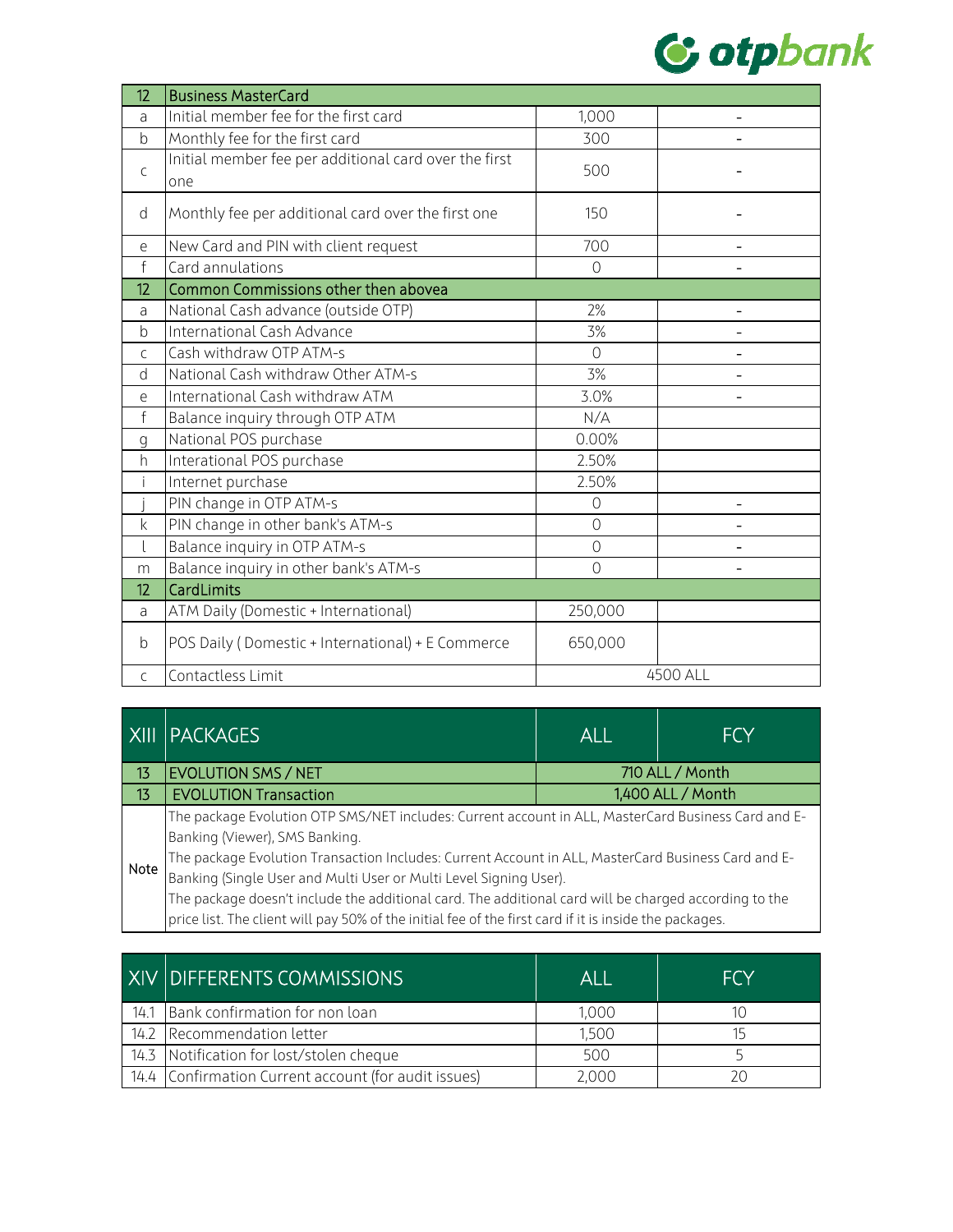

| 14.5 | *Reconciliation of monthly payments for Financial<br>Institution | 65,000 | 500 |
|------|------------------------------------------------------------------|--------|-----|
|      | Note Applied for every 200 reconciled payments.                  |        |     |

| XX          | <b>CHEQUES</b>                                                                                                                                                    | <b>ALL</b>                          | <b>FCY</b>                 |
|-------------|-------------------------------------------------------------------------------------------------------------------------------------------------------------------|-------------------------------------|----------------------------|
| 15          | <b>OTP Cheques</b>                                                                                                                                                |                                     |                            |
| a           | <b>Issuing Bank Cheques</b>                                                                                                                                       | 0.2%<br>(min 2,000 - max<br>10,000  | 0.2%<br>(min 20 - max 100) |
| b           | Issuing personal Cheques                                                                                                                                          | 1,000                               | 10                         |
| 15          | <b>Payments of Bank Cheque</b>                                                                                                                                    |                                     |                            |
| a           | Presented in OTP                                                                                                                                                  | $\overline{0}$                      | $\mathcal{O}$              |
| b           | Paid in Cash with notification (for amounts over 5,000<br>EUR)                                                                                                    | 0.03% (min<br>1,000                 | 0.03% (min 10)             |
| C           | Paid in Cash without notification (for amounts over<br>5,000 EUR)                                                                                                 | 0.5%<br>(min 2,000 - max<br>50,000) | 0.5%<br>(min 20 - max 500) |
| d           | Presented in other banks                                                                                                                                          | 0                                   | 0.15%<br>(min 5 - max 50)  |
| 15          | <b>Personal Cheques</b>                                                                                                                                           |                                     |                            |
| a           | Presented in OTP                                                                                                                                                  | $\Omega$                            | 0                          |
| b           | Paid in Cash with notification (for amounts over 5,000<br>EUR)                                                                                                    | 0.03% (min<br>1,000)                | 0.03% (min 10)             |
| $\mathsf C$ | Paid in Cash without notification (for amounts over<br>5,000 EUR)                                                                                                 | 0.5%<br>(min 2,000 - max<br>50,000) | 0.5%<br>(min 20 - max 500) |
| d           | Presented in other banks                                                                                                                                          | 0                                   | 0.15%<br>(min 5 - max 50)  |
| Note        | The commission amount is deducted from the cheque<br>amount                                                                                                       |                                     |                            |
| 15          | Cheques of local banks                                                                                                                                            |                                     |                            |
| a           | Payment of bank Cheques*                                                                                                                                          | 0.15%<br>(min 1000 - max<br>10,000) | 0.15%<br>(min 5 - max 50)  |
| b           | Payment of Personal Cheques **                                                                                                                                    | 0.2%<br>(min 1,000 - max<br>10,000) | 0.2%<br>(min 50 - max 200) |
| Note        | The value date for the bank cheques is +2 $(*)$ and for personal cheques +4 $(*)$<br>For cheques in foreign currency the value date is determined by issuing bank |                                     |                            |
| 16          | Traveller's cheques                                                                                                                                               |                                     |                            |
| a           | Traveller's cheques payment at sight                                                                                                                              | N/A                                 | 1%<br>$(min 5*)$           |
| b           | Traveller's cheques payment for collection                                                                                                                        | N/A                                 | 0.5%<br>(min 20 - max 100) |
| Note        | * The commission is per cheque                                                                                                                                    |                                     |                            |
| 16          | Others                                                                                                                                                            |                                     |                            |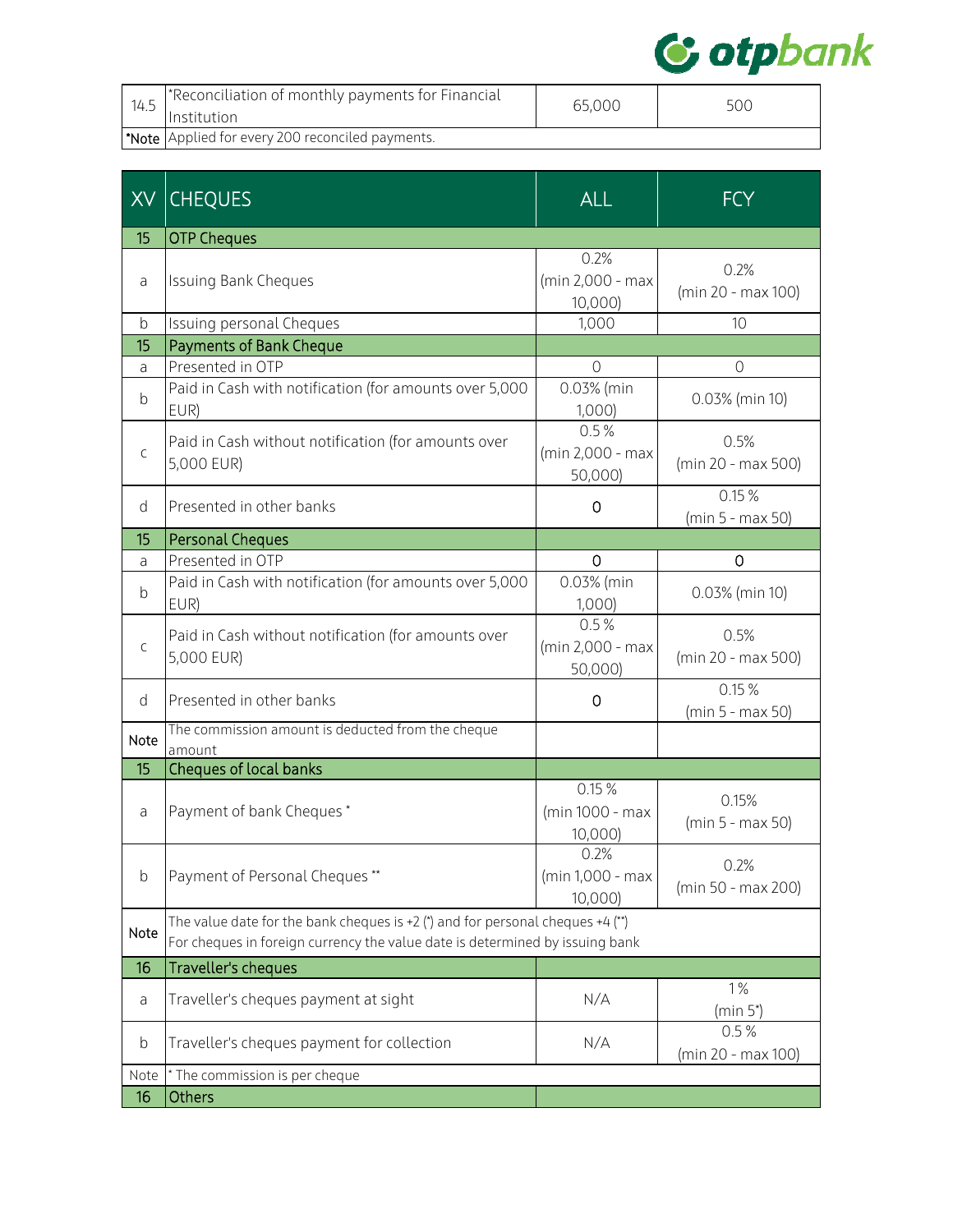

| a            | Foreign Cheques for collections*                                                    | N/A                                                                   | 0.2%                                                             |  |  |  |
|--------------|-------------------------------------------------------------------------------------|-----------------------------------------------------------------------|------------------------------------------------------------------|--|--|--|
|              |                                                                                     |                                                                       | (min 20 - max 150)                                               |  |  |  |
| $\mathsf b$  | Return of unpaid cheque                                                             | N/A                                                                   | 50                                                               |  |  |  |
| Note         | * We have not included the commissions for the correspondent banks and courier post |                                                                       |                                                                  |  |  |  |
| 16           | <b>Investment in T-Bonds</b>                                                        |                                                                       |                                                                  |  |  |  |
| a            | <b>Brokerage Commision</b>                                                          | 0.15% nominal<br>value<br>(min 1,000 - max<br>6,000                   | 0.15% nominal value<br>$(min 10 - max 60)$                       |  |  |  |
| b            | *Custody Commisione                                                                 | 0.2% of nominal<br>value<br>(min 2,000 - max<br>25,000) annualy       | 0.2% nominal value<br>(min 20 - max 200)<br>annualy              |  |  |  |
| $\mathsf{C}$ | Commision for selling the security to another second<br>level bank                  | 0.5% nominal<br>value<br>(min 1,000 - max<br>10,000)                  | 0.5% nominal value<br>(min 10 - max 100)                         |  |  |  |
| d            | Participating commission (in case the customer does<br>not win in the auction))     | 1,000                                                                 | 10                                                               |  |  |  |
| е            | Commision for Withdrawal of participation request                                   | 500                                                                   | 5                                                                |  |  |  |
| f            | Commision for issuing of Winner Certificate Duplicate                               | 1,000                                                                 | 10                                                               |  |  |  |
|              |                                                                                     |                                                                       |                                                                  |  |  |  |
| Note         | *will be applied every 6 months on the coupon payment date                          |                                                                       |                                                                  |  |  |  |
|              |                                                                                     |                                                                       |                                                                  |  |  |  |
| XVI          | <b>BROKERAGE &amp; CUSTODY SERVICE</b>                                              | <b>ALL</b>                                                            | $\overline{\mathsf{FCY}}$                                        |  |  |  |
| 16           | Brokerage Service/ Fees for Brekerage Service                                       |                                                                       |                                                                  |  |  |  |
|              | Participation in auctions for the issurance of                                      |                                                                       |                                                                  |  |  |  |
| 16           | <b>Government securities</b>                                                        |                                                                       |                                                                  |  |  |  |
| a            | Account opening/blocking                                                            | $\mathbf 0$                                                           | $\circ$                                                          |  |  |  |
| b            | Mediation for a winning bid                                                         | 1,500                                                                 | 15                                                               |  |  |  |
| $\mathsf{C}$ | Mediation for non-profit offer                                                      | 1,500                                                                 | 15                                                               |  |  |  |
| d            | Order cancel                                                                        | 500 receipt of<br>orders until<br>15.00 on t-1 on<br>the auction date | 5 receipt of orders until<br>15.00 on t-1 of the<br>auction date |  |  |  |
| 16           | Market execution orders 9 Receive/Transmit/Execute)                                 |                                                                       |                                                                  |  |  |  |
| a            | Domestic market securities (FIX Income + Tbills)                                    | 0.1% of face a<br>value (min 1,500)                                   | 0.1% of face value<br>(min 15)                                   |  |  |  |
| b            | For Fix Income securities in international markets                                  |                                                                       | 0.2% of face value<br>(min 20)                                   |  |  |  |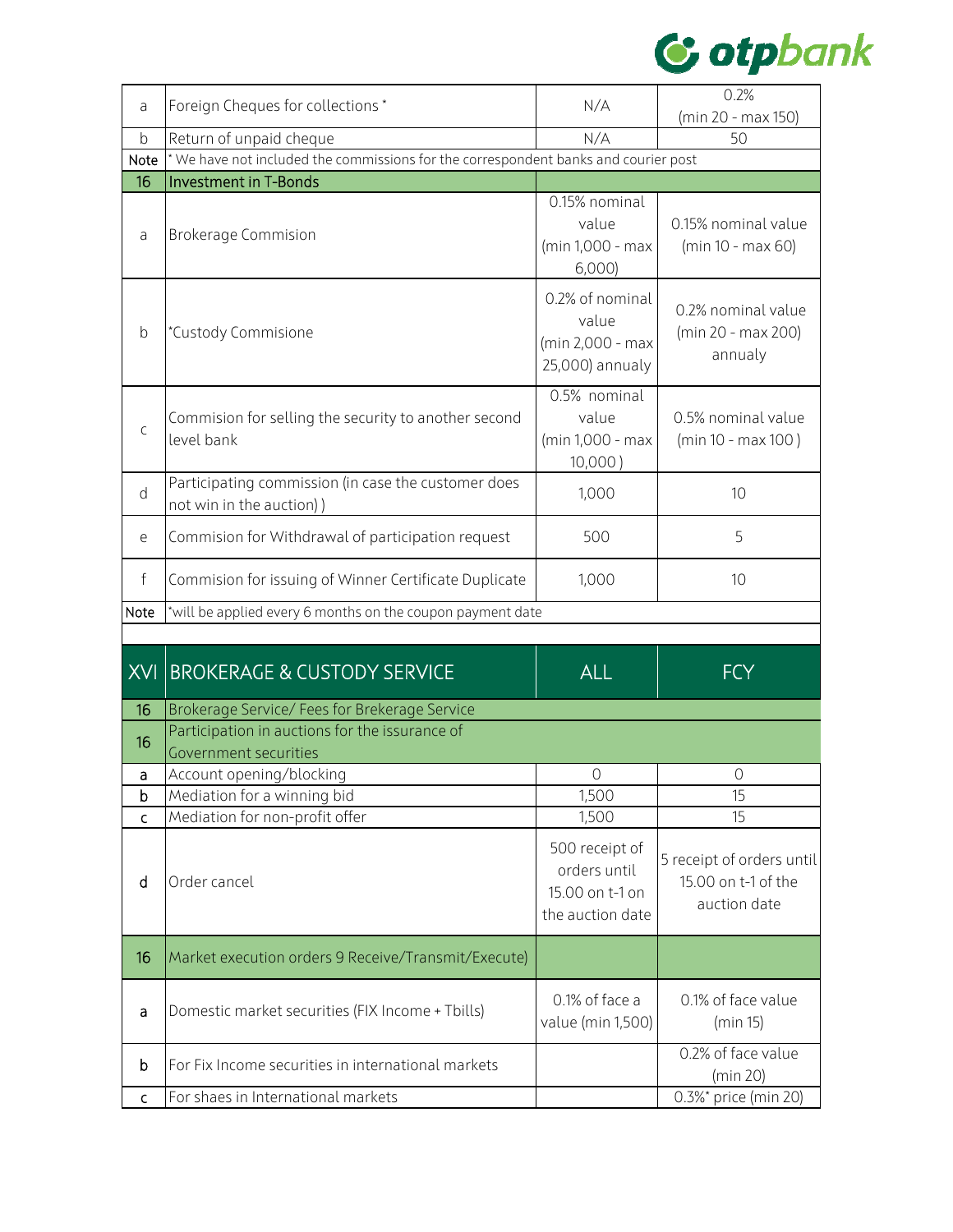

| Note | Mediation activity contains mainly one sided fees                            |                                                |                                             |
|------|------------------------------------------------------------------------------|------------------------------------------------|---------------------------------------------|
| 16   | <b>Custodian Service</b>                                                     |                                                |                                             |
| a    | Account Opening                                                              | ∩                                              | $\left( \right)$                            |
| b    | Account closure                                                              |                                                |                                             |
| Ċ    | Maintenance fee (expressed in annual terms)                                  | 0.1% of nom<br>value (min 1,000-<br>max 7,000) | 0.1% of nom values<br>(min 1,000-max 7,000) |
| d    | Locking/unlocking the tittle for/left as collateral                          | 500                                            | 15                                          |
| e    | Settlement of transactions                                                   | 500                                            | 15                                          |
| £    | Cancellation of the transaction/ Settlement                                  | 500                                            | 15                                          |
| g    | Repayment of coupon/dividend                                                 |                                                | Ω                                           |
| h    | Repayment of nominal value of maturity                                       |                                                | Ω                                           |
| Note | Guardianship service fees in annual terms and will be applied every 6 months |                                                |                                             |

|   | XVII Swift services**             | AL             | <b>FCY</b> |
|---|-----------------------------------|----------------|------------|
|   | Mt 101 service                    |                |            |
| a | Implementation fee (one time fee) | <b>FUR 150</b> |            |

|                 | XVIII ONLINE BANKING                                                                                                                         | <b>ALL</b> | <b>FCY</b> |
|-----------------|----------------------------------------------------------------------------------------------------------------------------------------------|------------|------------|
| 18              | Initial fee                                                                                                                                  |            |            |
| a               | Viewer                                                                                                                                       | 1,000      | 10         |
| b               | Single User                                                                                                                                  | 1,000      | 10         |
| C.              | Multi User                                                                                                                                   | 2,000      | 20         |
| d               | Multi Level Signing                                                                                                                          | 2,000      | 20         |
| 18              | Monthly fee                                                                                                                                  |            |            |
| a               | Viewer                                                                                                                                       | 600        | 5          |
| b               | Single User                                                                                                                                  | 1,000      | 10         |
| $\mathsf{C}$    | Multi User                                                                                                                                   | 1,000      | 10         |
| d               | Multi Level Signing                                                                                                                          | 1,000      | 10         |
| 18              | Fee per transaction                                                                                                                          |            |            |
| 18 <sup>°</sup> | <b>Smart Card</b>                                                                                                                            | 9,000      | 90         |
| 19              | New Smart Card in case of lost/stolen (Only for<br><b>SME Clients)</b>                                                                       | 7,000      | 70         |
| 19              | Commission for MOPT (Mobile One Time Password)                                                                                               | 700        | 7          |
| Note            | The payments in ALL, within the day, must be ordered up to 12:00 a.m. The payments in FCY, within the<br>day, must be ordered up to 10:00 am |            |            |

|    | XIX OTP / SMS    | AL  |      |
|----|------------------|-----|------|
| 19 | Initial fee      |     |      |
| 19 | Monthly fee      | 300 |      |
| 19 | Per message sent | 10  | 0.07 |